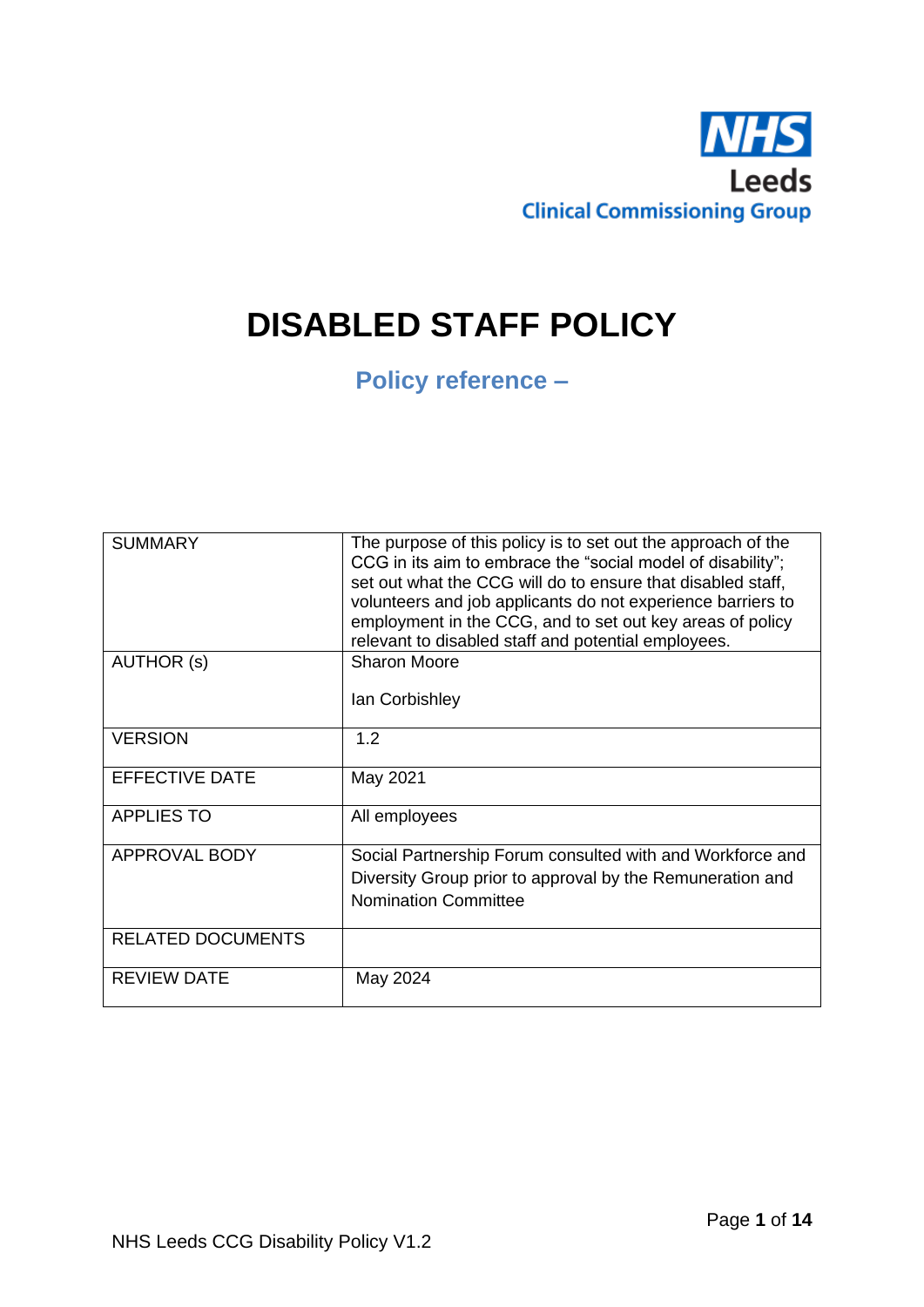## **VERSION CONTROL SHEET**

| <b>Version</b> | <b>Date</b>              | <b>Author</b>                        | <b>Status</b>    | <b>Comment</b>                                                                                                |
|----------------|--------------------------|--------------------------------------|------------------|---------------------------------------------------------------------------------------------------------------|
| 1.1            | 23/12/2020               | Sharon                               | draft            |                                                                                                               |
|                |                          | Moore                                |                  |                                                                                                               |
|                |                          | lan<br>Corbishley                    |                  |                                                                                                               |
| 1.2            | 11/01/2021<br>12/05/2021 | Sharon<br>Moore<br>lan<br>Corbishley | Final<br>Version | Consultation with Trade Unions via the<br>Leeds Area Social Partnership Forum.<br>Ratified by RemNom 12/05/21 |
|                |                          |                                      |                  |                                                                                                               |
|                |                          |                                      |                  |                                                                                                               |
|                |                          |                                      |                  |                                                                                                               |
|                |                          |                                      |                  |                                                                                                               |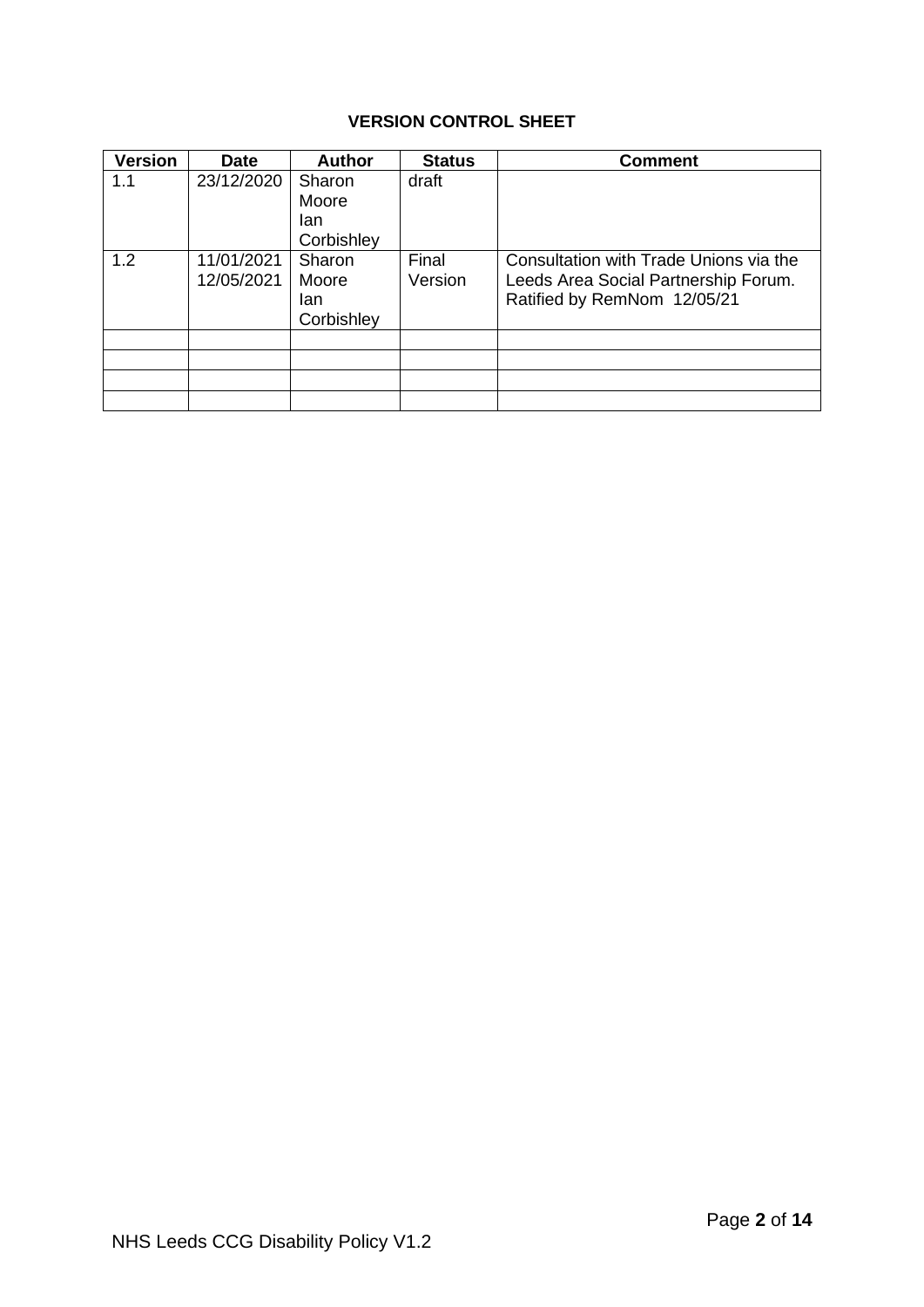## **CONTENTS**

| <b>Section</b> | <b>Title</b>                                                                                                                      | Page           |
|----------------|-----------------------------------------------------------------------------------------------------------------------------------|----------------|
| $\mathbf 1$ .  | <b>Purpose</b>                                                                                                                    | 4              |
| 2.             | <b>Scope</b>                                                                                                                      | 4              |
| 3.             | <b>Equality Statement</b>                                                                                                         | 4              |
| 4.             | <b>Accountability</b>                                                                                                             | 4              |
| 5.             | <b>Definitions</b>                                                                                                                | 4              |
| 6.             | <b>Responsibilities</b>                                                                                                           | 5              |
| 7.1            | <b>Employing Disabled People</b>                                                                                                  | 5              |
| 7.2            | <b>Reasonable Adjustments</b>                                                                                                     | 6              |
| 7.3            | <b>Access to Work</b>                                                                                                             | $\overline{7}$ |
| 7.4            | <b>Disability Leave and Disability Related Sickness Absence</b>                                                                   | 8              |
| 7.5            | <b>Personal Assistant Support</b>                                                                                                 | 8              |
| 7.6            | <b>Improving the Workplace for Disabled Staff</b>                                                                                 | 8              |
| 7.7            | <b>Preventing Unlawful Discrimination</b>                                                                                         | 8              |
| 8.             | <b>Implementation and Monitoring</b>                                                                                              | 9              |
| 9.             | <b>Connections with other Policies, Standards, References,</b><br><b>Legislation (Associated Documents) and National Guidance</b> | 9              |
|                | <b>Appendix A - Disability Related Leave Guidance</b>                                                                             | 10             |
|                | Appendix B - Guidance and Information                                                                                             | 12             |
|                | <b>Appendix C - Equality Impact Assessment</b>                                                                                    | 13             |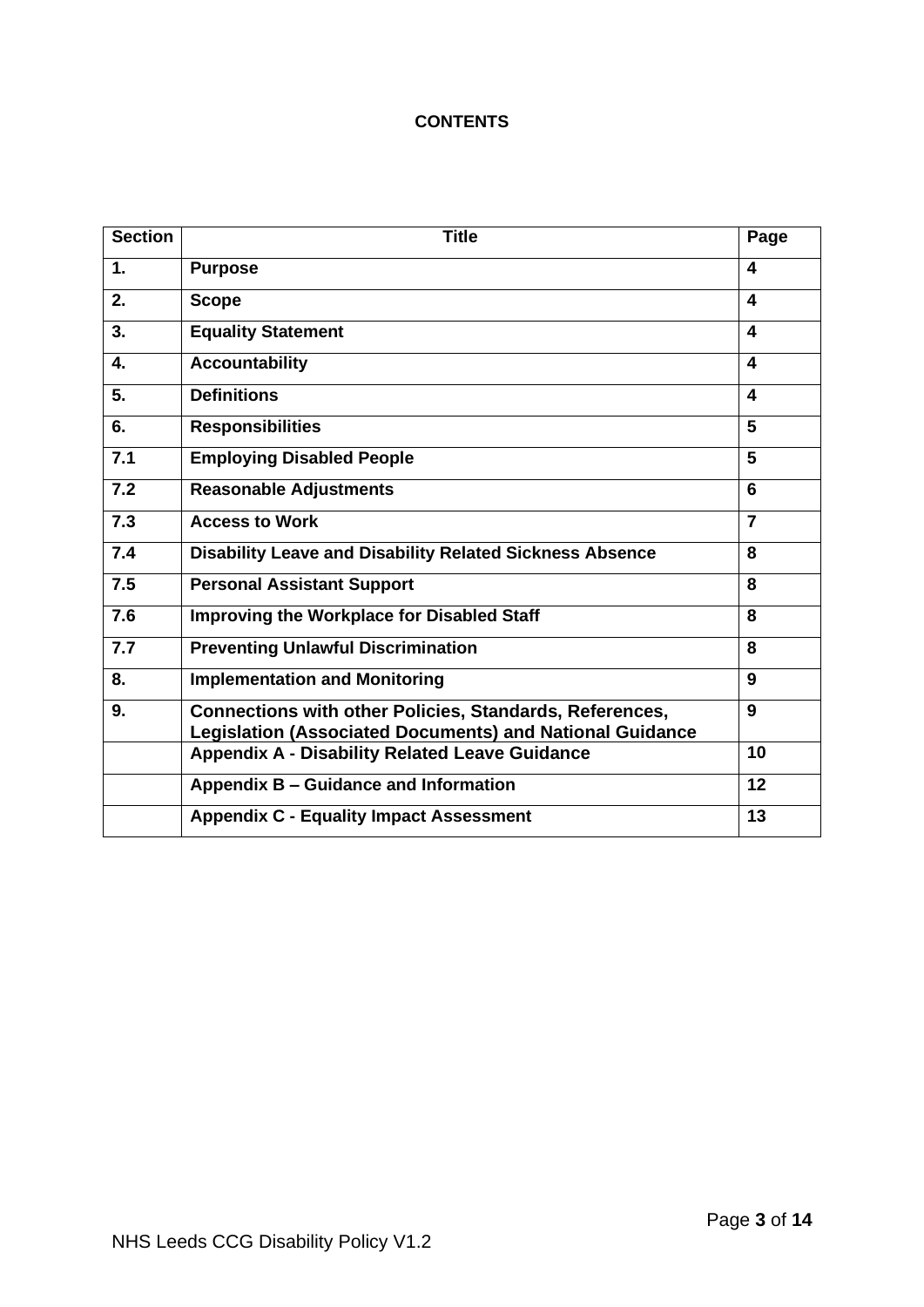## **1. PURPOSE**

- 1.1 The purpose of this policy is to set out the approach of the CCG in its aim to embrace the "social model of disability"
- 1.2 To set out what the CCG will do to ensure that disabled staff, volunteers and job applicants do not experience barriers to employment in the CCG, and
- 1.3 To set out key areas of policy relevant to disabled staff and potential employees

## **2. SCOPE**

2.1 This policy applies to disabled staff employed by the CCG. It is also relevant to disabled people who are potential employees and those who undertake roles in the CCG but are not employed by the CCG such as volunteer's, contractors, trainees and agency workers.

## **3. EQUALITY STATEMENT**

3.1 In applying this policy, the organisation will have due regard for the need to eliminate unlawful discrimination**,** promote equality of opportunity**,** and provide for good relations between people of diverse groups, in particular on the grounds of the following characteristics protected by the Equality Act (2010); age, disability, sex, gender reassignment, marriage and civil partnership, pregnancy and maternity, race, religion or belief, and sexual orientation. In addition, the CCG will ensure that employees and job applicants are not unreasonably discriminated against on the basis of other characteristics including socio-economic status, offending background, political affiliation and trade union membership. An Equality Impact Assessment is used for all CCG policies and procedures.

## **4. ACCOUNTABILITY**

4.1 The Chief Executive is accountable for this policy.

#### **5. DEFINITIONS**

#### 5.1 **Disability**

The Equality Act 2010 provides a legal definition of disability inclusive of both physical and mental health; this policy applies to persons that fall within this definition. Guidance has also been published under the provisions of the Equality Act 2010 on *Matters to be Taken into Account in Determining Questions Relating to the Definition of Disability.* Relevant areas of this guidance are referred to in this policy when considering if this policy applies this guidance should be considered.

#### *The Equality Act 2010 definition:*

*A person has a disability if they have a physical or mental impairment, and the impairment has a substantial and long-term adverse effect on Persons ability to carry out normal day-to-day activities.*

#### 5.2 **Substantial**

The Equality Act 2010 says that a substantial effect 'means one that is more than a minor or trivial effect'. Section B (page14) of the guidance referred to in section 3.1 above provides more details of what this means in practise. Whether a person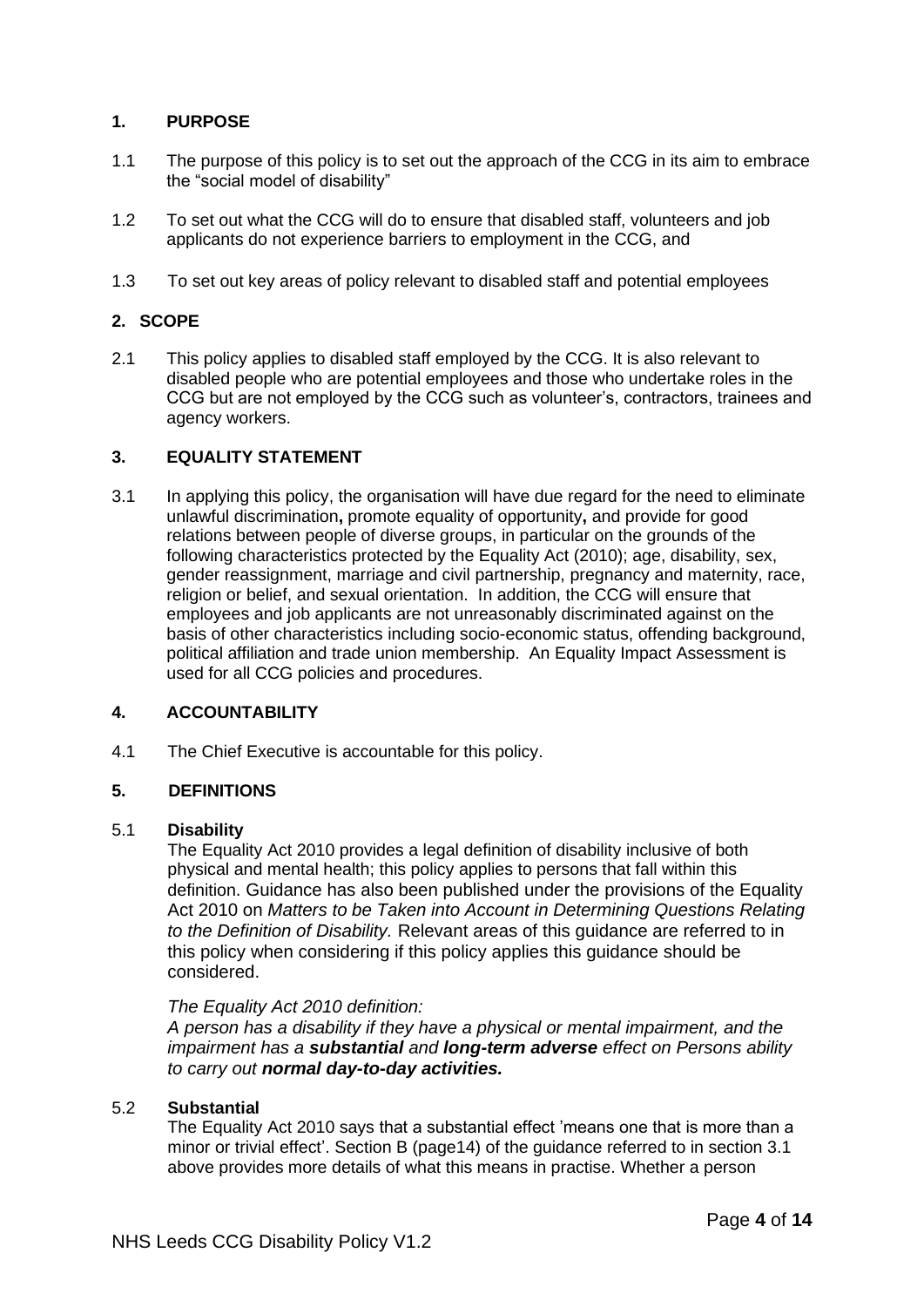satisfies the definition of a disabled person for the purposes of the Act will depend upon the full circumstances of the case (see appendix B).

## 5.3 **Long-term means**

Have lasted or be likely to last 12 months or more. However certain conditions are deemed to be disabilities from day one these are: Cancer, HIV infection and multiple sclerosis.

## 5.4 **Normal day to day activities**

The Equality Act 2010 guidance should be considered in relation to defining normal day to day activities.

## **5.5 Conditions not deemed to be disabilities**

Equality Act 2010 (Disability) Regulations 2010 set out what is expressly not a Disability. Advice on this is available from the People and OD team.

## 5.6 **Disability leave**

Disability leave is paid time off to help a CCG employee manage their disability e.g. to attend appointments or consultations or have treatment related to the on-going management of their disability. Disability Leave is not the same as Disability Related Sickness Absence. (See appendix A for more details). For other types of leave, in addition to disability leave, please refer to the Annual and Special Leave Policy.

## **6. RESPONSIBILITIES**

- 6.1 Line managers should be aware of this policy and bring it to the attention of disabled staff in their teams and in particular adopt practice that supports the principles of the social model of disability.
- 6.2 Staff who are not disabled should be aware of the policy and in particular the principles of the social model of disability when working alongside colleagues who are disabled.
- 6.3 Disabled employees are encouraged to inform their line manager that they are disabled. While this is not obligatory, it is recommended that they do so to facilitate making reasonable adjustments. If required it may be necessary to make a referral to Occupation Health to support the facilitation of making reasonable adjustments. Disabled staff are also encouraged to complete the Electronic Staff Record (ESR) so that the CCG can monitor the numbers of staff in the CCG who are Disabled.
- 6.4 The People and OD Team will provide advice and support on all aspects of this policy to ensure application and implementation.

## **7. PROCEDURE**

#### **7.1 Employing Disabled People**

7.1.1 The CCG will continue to aim to be an employer of choice for disabled people by: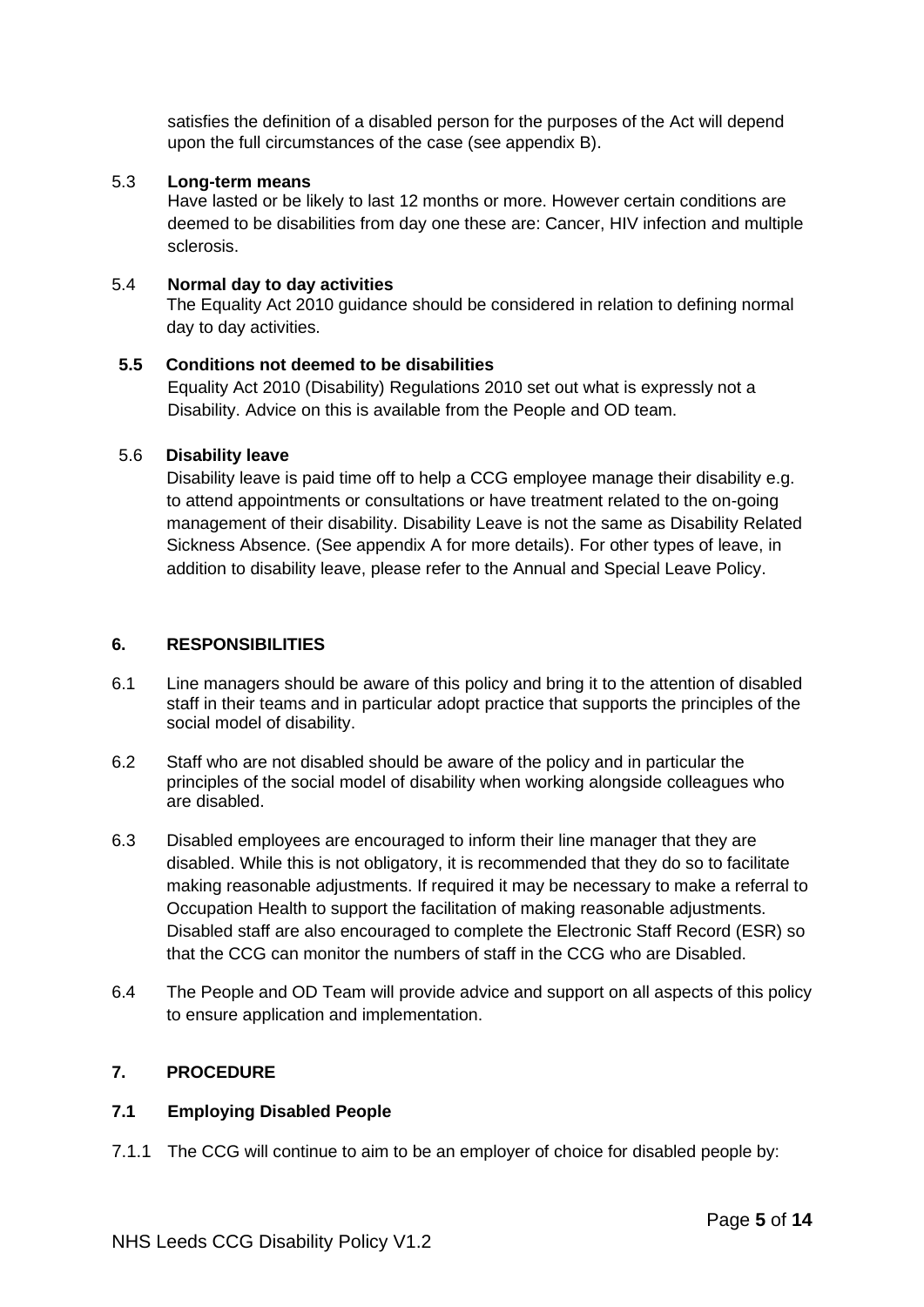- Maintaining the Mindful Employer accreditation and meeting the charter commitments associated with this
- Maintaining level two of the Disability Confident Employer standard as a minimum; and
- Responding positively to national initiatives and work with local partners and stakeholders to maximise opportunities to employ disabled people.
- 7.1.2 The CCG will maintain and publish information about the number of employees who are disabled and use national and local information such as the NHS staff survey to identify areas for improvement where these appear to be required.
- 7.1.3 The CCG will ensure that staff with responsibility for recruitment and line management received appropriate training about disability and employment.

## **7.2 Reasonable Adjustments**

- 7.2.1 It is important to note that the definition of disability in the Equality Act 2010 includes mental health.
- 7.2.2 The Equality Act 2010 requires that adjustments are considered in three areas, and if these are assessed as reasonable adjustments then they must be made. In the case of disability this means that a disabled employee or applicant may be treated more favourably than an employee or applicant who is not disabled.

The three areas that must be considered are:

- Where a 'provision, criterion or practice' puts a disabled person at a substantial disadvantage in relation to a relevant matter in comparison with persons who are not disabled, to take reasonable steps to avoid the disadvantage
- Where a physical feature puts a disabled person at a substantial disadvantage in relation to a relevant matter in comparison with persons who are not disabled, to take reasonable steps to avoid the disadvantage; and
- Where a disabled person would, but for the provision of an auxiliary aid, be put at a substantial disadvantage in relation to a relevant matter in comparison with persons who are not disabled, to take reasonable steps to provide the auxiliary aid
- 7.2.3 How a provision, criteria or practice impacts on a disabled person needs to be considered on an individual basis and in line with current case law, this could include making changes to how a policy or practice is applied to a disabled person. Persons dealing with individual cases should seek advice from People and OD Team. It is the responsibility of the line manager or person tasked with the equivalent role to facilitate consideration of reasonable adjustments and ensure that where these have been agreed access to them is facilitated in a timely manner.
- 7.2.4 Delays in providing adjustments may impact negatively on disabled staff therefore arranging adjustments must be prioritised. The timescale for meeting adjustments must be agreed with the disabled member of staff, and if there is a delay agree how the identified barriers are going to be addressed in the short term.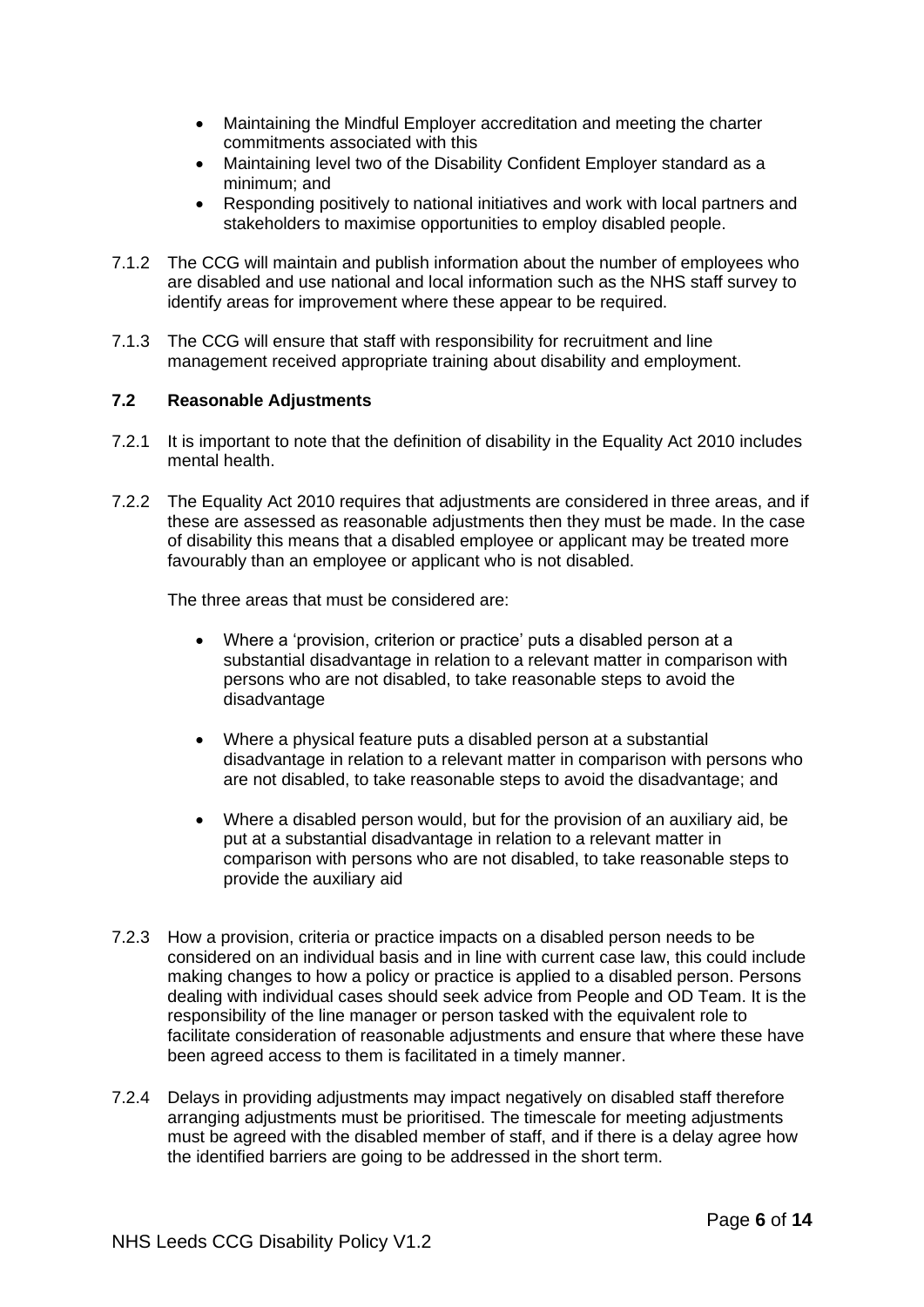- 7.2.5 Where changes to physical features or the provision of auxiliary aids are required the CCG does not hold a central budget and costs are met through the team budget. However the legal duty to make reasonable adjustments lays with the CCG not the team so if a cost or requirement is reasonable this must be met.
- 7.2.6 The Equality Act 2010 (Disability) Regulations 2010, include some provisions regarding reasonable adjustments which may be considered in particular when looking at providing ancillary aids and additional support or proposed changes to buildings.
- 7.2.7 A decision not to make an adjustment must be objectively justified. The People and OD Team will provide advice and support to services on making adjustments, and where appropriate, with support from Occupation Health.
- 7.2.8 As soon as a line manager is made aware that a member of staff may fall within the legal definition of disability and may therefore require adjustments they must prioritise meeting with the member of staff to discuss this.

## **7.3 Access to Work**

- 7.3.1 Access to Work grants can pay for practical support for a disabled employee or applicant to start working or stay in work. Grants are available for people over 16 who have a disability, health condition or mental health condition that affects the person's ability to work.
- 7.3.2 Grants can pay for things like:
	- Adaptations to equipment
	- Special equipment
	- Fares to work if you can't use public transport
	- A support worker or job coach to help in the workplace
	- A support service if someone has a mental health condition and are absent from work or finding it difficult to work
	- Disability awareness training for colleagues
	- A communicator at a job interview
	- The cost of moving equipment if someone changes location or job

## This list is not exhaustive

- 7.3.3 Disabled staff or applicants must apply for the grant themselves. However it is important that line managers are aware of this option and signpost staff who may be disabled or become disabled while they are in employment to advice and information.
- 7.3.4 Applications must be made within six weeks of starting a new position for a maximum contribution to be paid by access to work.
- 7.3.5 The People and OD will be able to provide advice, guidance and signpost appropriately about how to make an application.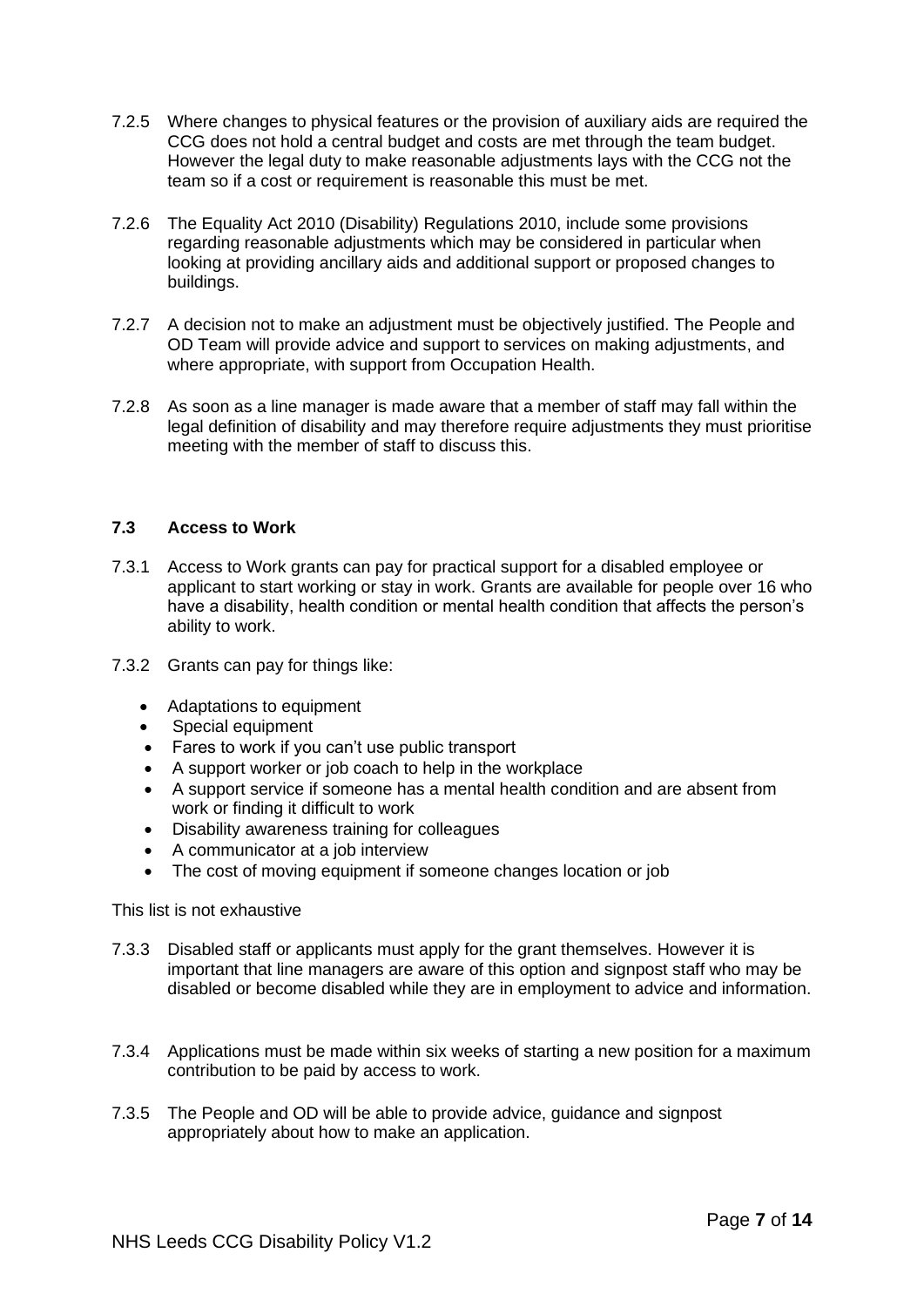## **7.4 Disability Leave and Disability Related Sickness Absence**

- 7.4.1 Disability Leave is a period of time off work which has been approved by the employer for a reason related to an employee's disability. For example, to attend a hospital appointment or to receive treatment and may be a reasonable adjustment under the Equality Act 2010.
- 7.4.2 Disability and ill health are not the same thing and disabled staff may require time off work to help them manage their disability. This type of absence is not recorded as sickness absence and is defined in section 5.6 above.
- 7.4.3 Disability Leave is not intended to apply to extended periods of absence. Periods of absence will be considered under Managing Sickness Absence Policy or Flexible Working Policy dependant on circumstances. For example; time off for disability related appointments would be considered to be disability leave; time off to adjust to the effects of an appointment would potentially be considered to be sick leave.
- 7.4.4 Disability related sickness absence is a form of sickness absence that is directly or indirectly attributed to a person's disability or long-term condition. Such absences should be flagged by the employee as relating to their disability when notifying their manager and the Managing Sickness Absence Policy will apply.
- 7.4.5 If there are any queries relating to Disability leave and sickness absence contact the People and OD team for advice and guidance.
- 7.4.6 See Appendix A for guidance on agreeing Disability Leave

## 7.4.7 **Personal Assistant Support**

Disabled staff or applicants may have a personal assistant who they employ to support them. In such cases, the personal assistant's expenses would normally be covered by the disabled person or for example by an access to work grant. However if this is not the case then reimbursement of travel and subsistence allowances to allow the personal assistant to accompany the disabled person should be considered as a reasonable adjustment

## **7.6 Improving the Workplace for Disabled staff**

- 7.6.1 The CCG is committed to improving facilities for disabled employees. When undertaking new building, alterations, or site moves, consideration will be given to the need for and improvements to physical access to buildings and worksites.
- 7.6.2 Employees who have a disability or long-term health issue will be entitled to reasonable time off to attend network meetings and relevant work groups as agreed with their line manager.

## **7.7 Preventing Unlawful Discrimination**

7.7.1 Failure to make a reasonable adjustment (as determined at an Employment Tribunal) for a disabled member of staff is unlawful discrimination. The CCG will consider requests for adjustments carefully and will objectively justify any requests for adjustments that the CCG cannot meet, to the person making the request.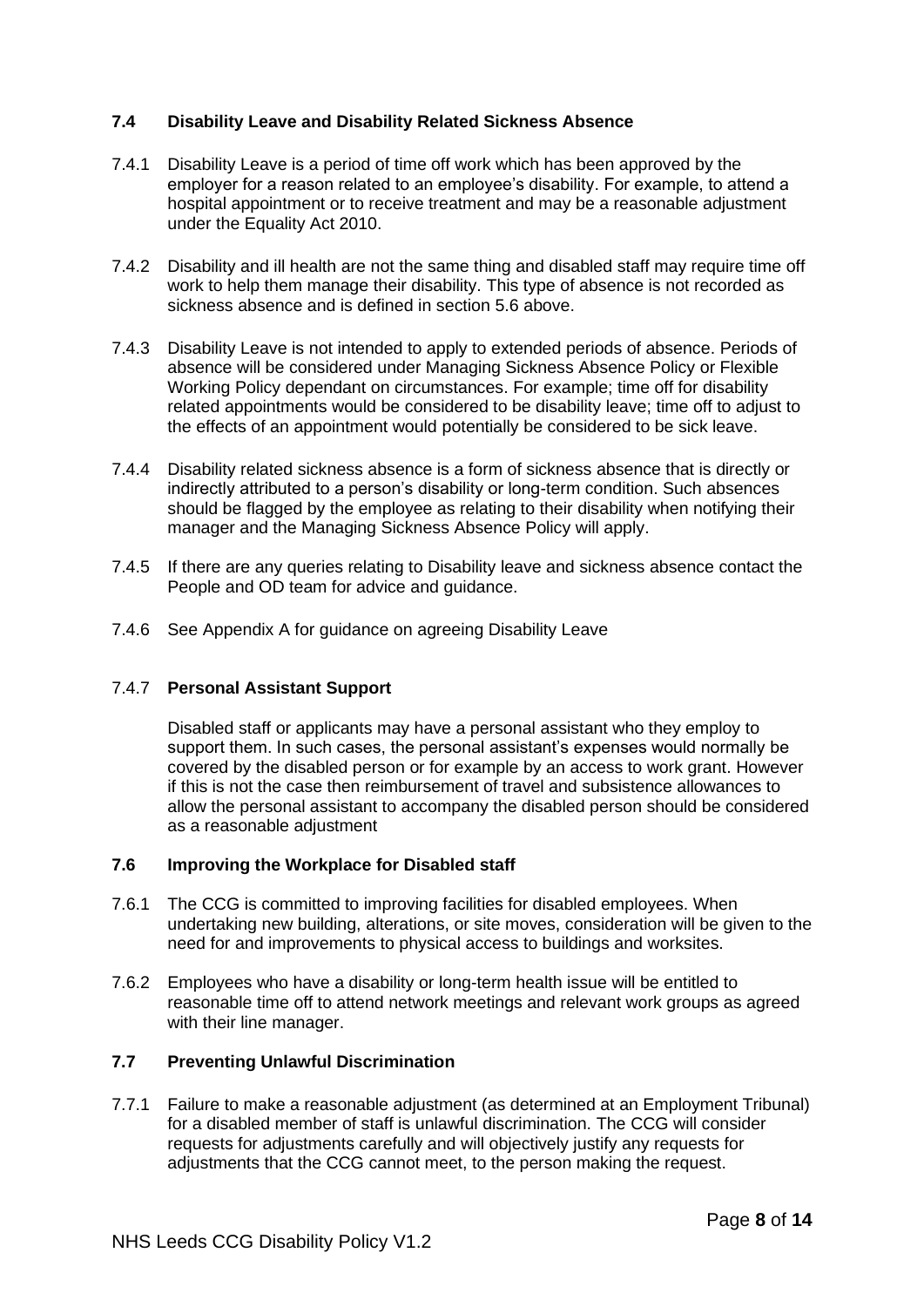- 7.7.2 With the permission of the disabled member of staff, the CCG will encourage line managers (through provision of guidance) to liaise with colleagues when disabled members of staff move posts or premises to ensure continuation of agreed adiustments.
- 7.7.3 Making reasonable adjustments is an on-going requirement which should be reviewed at regular intervals.
- 7.7.4 All staff volunteers' contractors and agency workers are expected to meet the requirements of the Equality and Diversity Policy. Negative attitudes and banter associated with disabled people will not be tolerated and it is the responsibility of all staff to challenge this in all areas of the workplace.

## **8 IMPLEMENTATION AND MONITORING**

- 8.1 The Remuneration and Nomination Committee is responsible for formal approval and monitoring compliance with this policy. Following ratification the policy will be shared with staff in the e-bulletin and will be available on the CCG website.
- 8.2 The policy and procedure will be reviewed periodically by the Workforce and Diversity Group in conjunction with people and OD team representatives and trade union representatives where applicable. Where review is necessary due to legislative change, this will happen in a timely manner.
- 8.3 NHS Leeds CCG is committed to ensuring that all personal information is managed in accordance with current data protection legislation, professional codes of practice and records management and confidentiality guidance. More detailed information can be found in the CCG's Data Protection and Confidentiality and related policies and procedures.

## **9. CONNECTIONS WITH OTHER POLICES, STANDARDS, REFERENCES, LEGISLATION (Associated Documents) AND NATIONAL GUIDANCE**

- Recruitment and Selection Policy
- Equality and Diversity Policy
- Promoting Attendance and Managing Sickness Absence
- Equality Act 2010
- The NHS People Plan commits the NHS to a range of programmes that directly relate to disabled staff such as improving access to flexible working, retaining staff, reducing bullying and harassment and supporting more diverse leadership teams.
- NHS Employers An Inclusive Approach to Disability Leave
- NHS Constitution Specific section referring to the rights of staff working in the NHS.
- Social Model of Disability removing barriers and finding solutions e.g. flexible working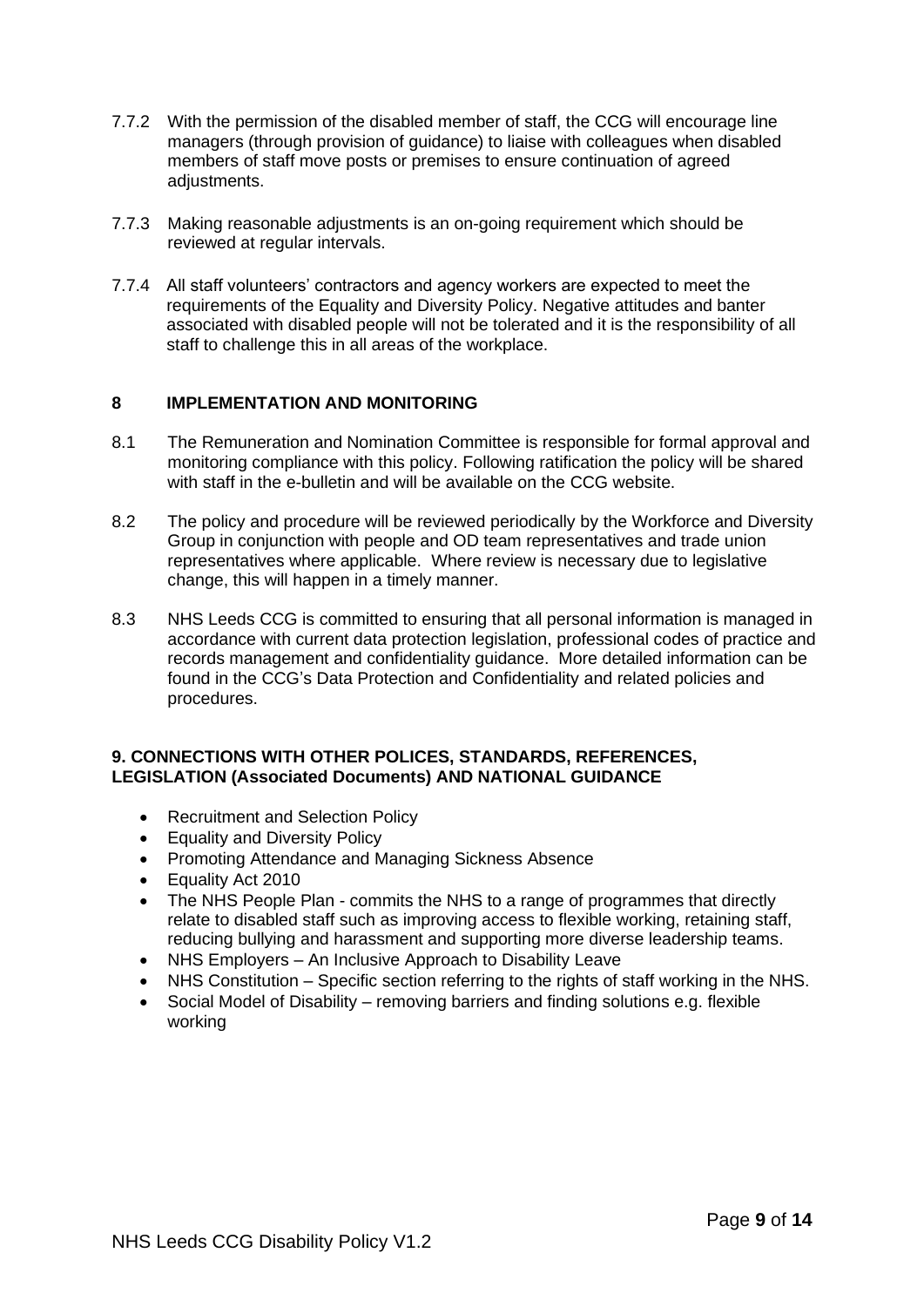## **Appendix A – Disability Related Leave Guidance**

The following is a guide to reviewing and agreeing **Disability Leave**

Disability Leave is defined in section 5.6 of this policy and is the definition that should be used in any cases that are unclear.

The following are some examples of Disability Leave but each case should be considered on its own merits and this list is not exhaustive.

- Treatment related to an employee's disability such as hospital, doctors, or complementary medicine practitioner's appointments, hospital outpatient appointments associated with managing a disability
- Auxiliary aid assessments and fittings
- Assessment for conditions such as dyslexia
- Appointments for assessments to do with hearing or sight where the person is Disabled in line with the guidance - *Matters to be Taken into Account in Determining Questions Relating to the Definition of Disability*
- Training with quide or assistance dogs
- Counselling/therapeutic treatment attendance at Workplace Wellbeing
- Recovery time after blood transfusion or dialysis treatment
- Physiotherapy.
- Dose Adjustment for Healthy Eating (DAFNE) course generally recommended for people with type 1 diabetes
- Blood tests for diabetes, cancer or other conditions and treatment or tests and recovery time
- Diabetes Education and Self-Management for On-going and Newly Diagnosed (DESMOND) generally recommended for people with type 2 diabetes.
- Dialysis treatment
- Having equipment serviced or fitted

The following case study illustrates the difference between Disability Leave and Disability Related Sickness Absence.

Farah, a member of your team informs you that she has breast cancer. Under the Equality Act 2010 guidance Farah is disabled from day one of her diagnosis. Farah starts chemotherapy and then has surgery, she is provided with a fit note from her GP for the full period of the treatment and surgery. The fact she is Disabled is considered when she hits trigger points under the CCG policy and the absence is noted as **Disability Related Sickness Absence**.

Farah returns to work; however, one outcome of her cancer is that she has problems with her arm swelling because her lymph nodes have been removed. Although she is able to return to work this has affected her ability to do some tasks that involve heavy use of her arm for example lifting and personal care. You meet with Farah and agree that it would be a **Reasonable Adjustment** for her to avoid tasks that involve lifting and personal care and that this will be reviewed every 6 months.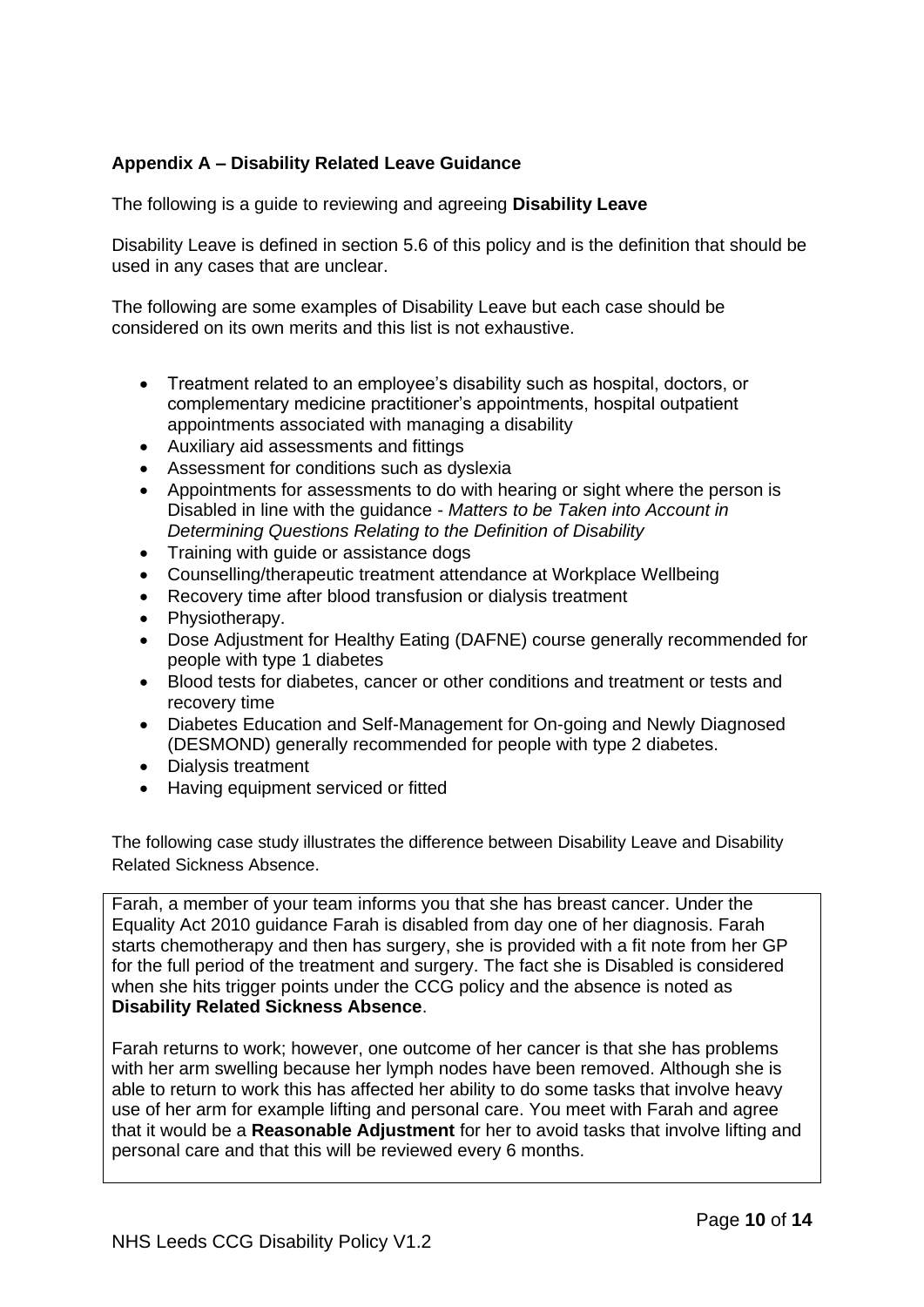## **Agreeing Disability Leave**

.

- Agreeing Disability Leave is not a formal procedure it should take place between the line manager and the disabled member of staff.
- Disability Leave may come up, for example, as part of advice from occupational health, through an access to work assessment or requested by a disabled member of staff.
- The main principle to apply in agreeing Disability Leave is to what extent agreeing the absence will assist the member of staff to remain at work.
- Disability Leave will be agreed between the line manager and the disabled member of staff. It will be useful to record agreements on Disability Leave as part of agreements on Reasonable Adjustments.
- Requests for absence related to staff who are not themselves disabled, but who care for a Disabled relative or friend should be made through the carers leave policy.
- Agreements related to Disability Leave must be regularly reviewed the frequency will depend on the type of absence agreed.
- Disability leave should be considered as a reasonable adjustment and should be dealt with on a case by case basis rather than a prescribed maximum number of days annually.

## **Recording Disability Leave on ESR**

Disability leave should be recorded separately from sickness and disability related sickness absence. This is to ensure employees are not adversely penalised for short term absence related to a disability. This helps safeguard against unlawful discrimination towards disabled employees.

- Records of Disability Leave should be recorded with regard to attendance records in line with CCG guidance.
- You should actively encourage staff to declare their disability on the NHS Electronic Staff Record (ESR)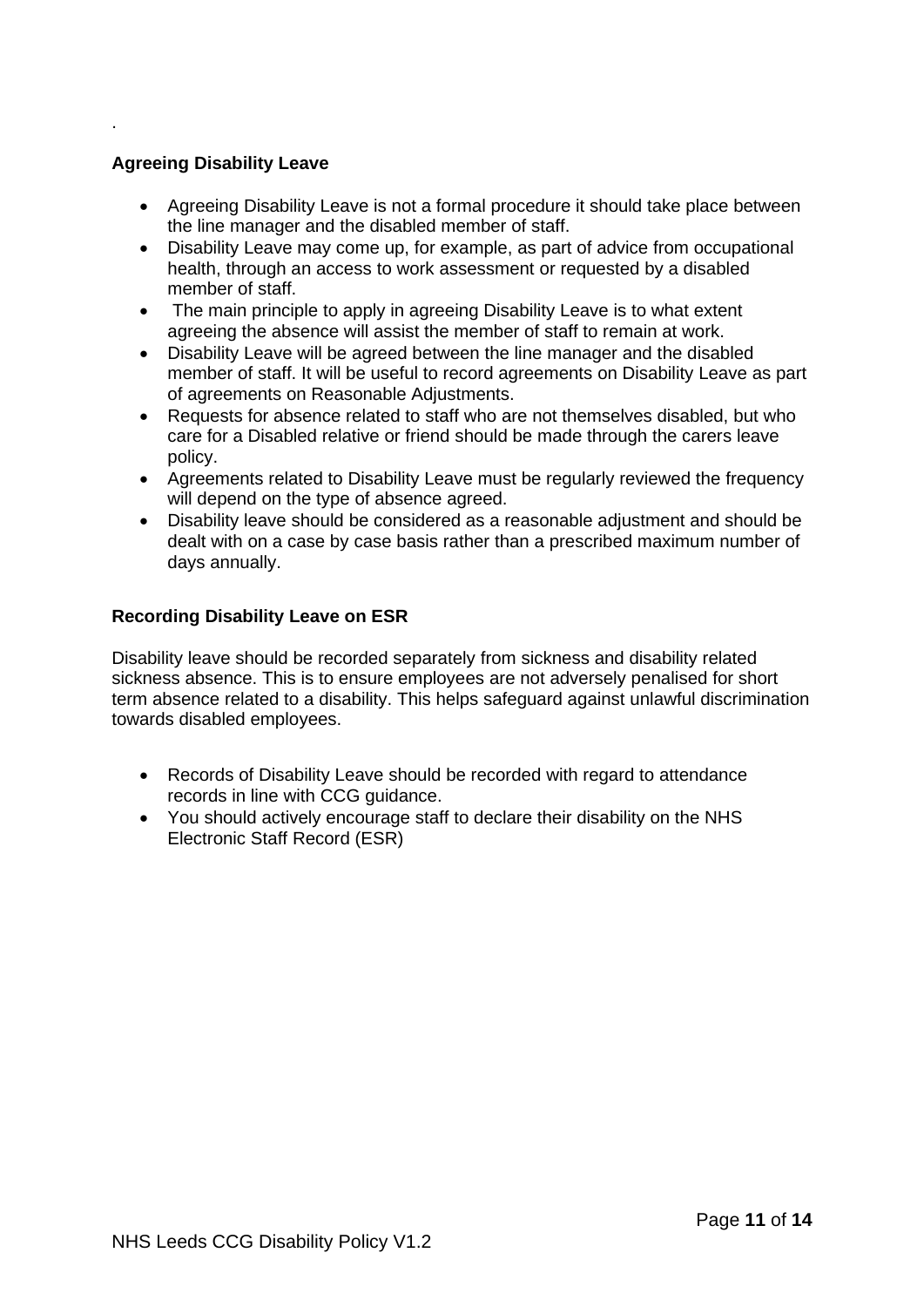## **Appendix B – Guidance and Information**

## **Definition of Disability Equality Act 2010 Guidance**

[https://assets.publishing.service.gov.uk/government/uploads/system/uploads/attachment\\_data/file](https://assets.publishing.service.gov.uk/government/uploads/system/uploads/attachment_data/file/570382/Equality_Act_2010-disability_definition.pdf) [/570382/Equality\\_Act\\_2010-disability\\_definition.pdf](https://assets.publishing.service.gov.uk/government/uploads/system/uploads/attachment_data/file/570382/Equality_Act_2010-disability_definition.pdf)

## **Equality Act 2010 (Disability) Regulations**

<https://www.legislation.gov.uk/uksi/2010/2128/memorandum/contents>

**An Inclusive Approach to Disability Leave** – NHS Employers February 2020 – a guide to understanding the difference between Disability Leave and Disability Related Sickness Absence

[https://www.nhsemployers.org/case-studies-and-resources/2020/09/an-inclusive-approach-to](https://www.nhsemployers.org/case-studies-and-resources/2020/09/an-inclusive-approach-to-disability-leave)[disability-leave](https://www.nhsemployers.org/case-studies-and-resources/2020/09/an-inclusive-approach-to-disability-leave)

**Matters to be taken into Account in Determining Questions Relating to the Definition of Disability -** Provides details guidance on the definition of Disability in the Equality Act 2010

[https://assets.publishing.service.gov.uk/government/uploads/system/uploads/attachment\\_data/file](https://assets.publishing.service.gov.uk/government/uploads/system/uploads/attachment_data/file/570382/Equality_Act_2010-disability_definition.pdf) [/570382/Equality\\_Act\\_2010-disability\\_definition.pdf](https://assets.publishing.service.gov.uk/government/uploads/system/uploads/attachment_data/file/570382/Equality_Act_2010-disability_definition.pdf)

**Employing disabled people and people with health conditions -** This government guidance covers a range of information including advice on specific conditions and links to additional guidance

[https://www.gov.uk/government/publications/employing-disabled-people-and-people-with-health](https://www.gov.uk/government/publications/employing-disabled-people-and-people-with-health-conditions/employing-disabled-people-and-people-with-health-conditions)[conditions/employing-disabled-people-and-people-with-health-conditions](https://www.gov.uk/government/publications/employing-disabled-people-and-people-with-health-conditions/employing-disabled-people-and-people-with-health-conditions)

**Social Model of Disability – Scope UK**

<https://www.scope.org.uk/about-us/social-model-of-disability/>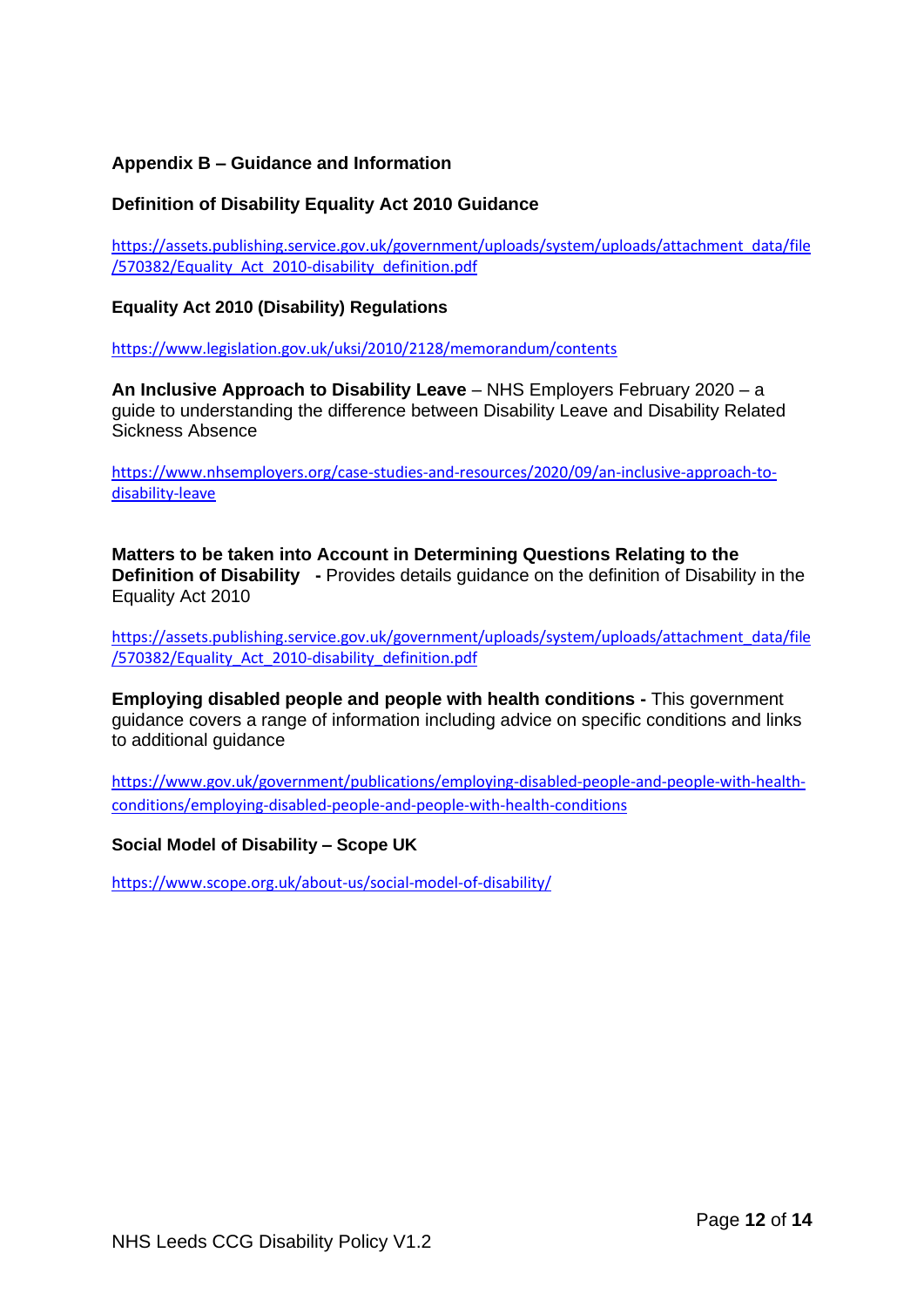## **Equality Impact Assessment**

| Title of policy                                        | <b>Disabled Staff Policy</b>                                                                    |  |
|--------------------------------------------------------|-------------------------------------------------------------------------------------------------|--|
| Names and roles of people completing the<br>assessment | Sharon Moore, Equality, Diversity and<br><b>Inclusion Manager</b><br>Ian Corbishley, HR Manager |  |
| Date assessment started/completed                      | Started:<br>Completed:<br>24/12/2020<br>13/01/21                                                |  |

| 1. Outline                              |                                                                            |
|-----------------------------------------|----------------------------------------------------------------------------|
| Give a brief summary<br>of the policy   | This policy sets out a procedure.                                          |
| What outcomes do you<br>want to achieve | For the policy to comply with statutory requirements and best<br>practice. |

## **2.Analysis of impact**

This is the core of the assessment, using the information above detail the actual or likely impact on protected groups, with consideration of the general duty to;

eliminate unlawful discrimination; advance equality of opportunity; foster good relations

|                              | Are there any likely<br>impacts?<br>Are any groups going to be<br>affected differently?<br>Please describe. | Are these<br>negative<br>or<br>positive? | What action will be taken<br>to address any negative<br>impacts or enhance<br>positive ones? |
|------------------------------|-------------------------------------------------------------------------------------------------------------|------------------------------------------|----------------------------------------------------------------------------------------------|
| Age                          | <b>No</b>                                                                                                   |                                          |                                                                                              |
| <b>Carers</b>                | <b>No</b>                                                                                                   |                                          |                                                                                              |
| <b>Disability</b>            | Yes                                                                                                         | Positive                                 |                                                                                              |
| <b>Sex</b>                   | <b>No</b>                                                                                                   |                                          |                                                                                              |
| Race                         | <b>No</b>                                                                                                   |                                          |                                                                                              |
| <b>Religion or</b><br>belief | <b>No</b>                                                                                                   |                                          |                                                                                              |